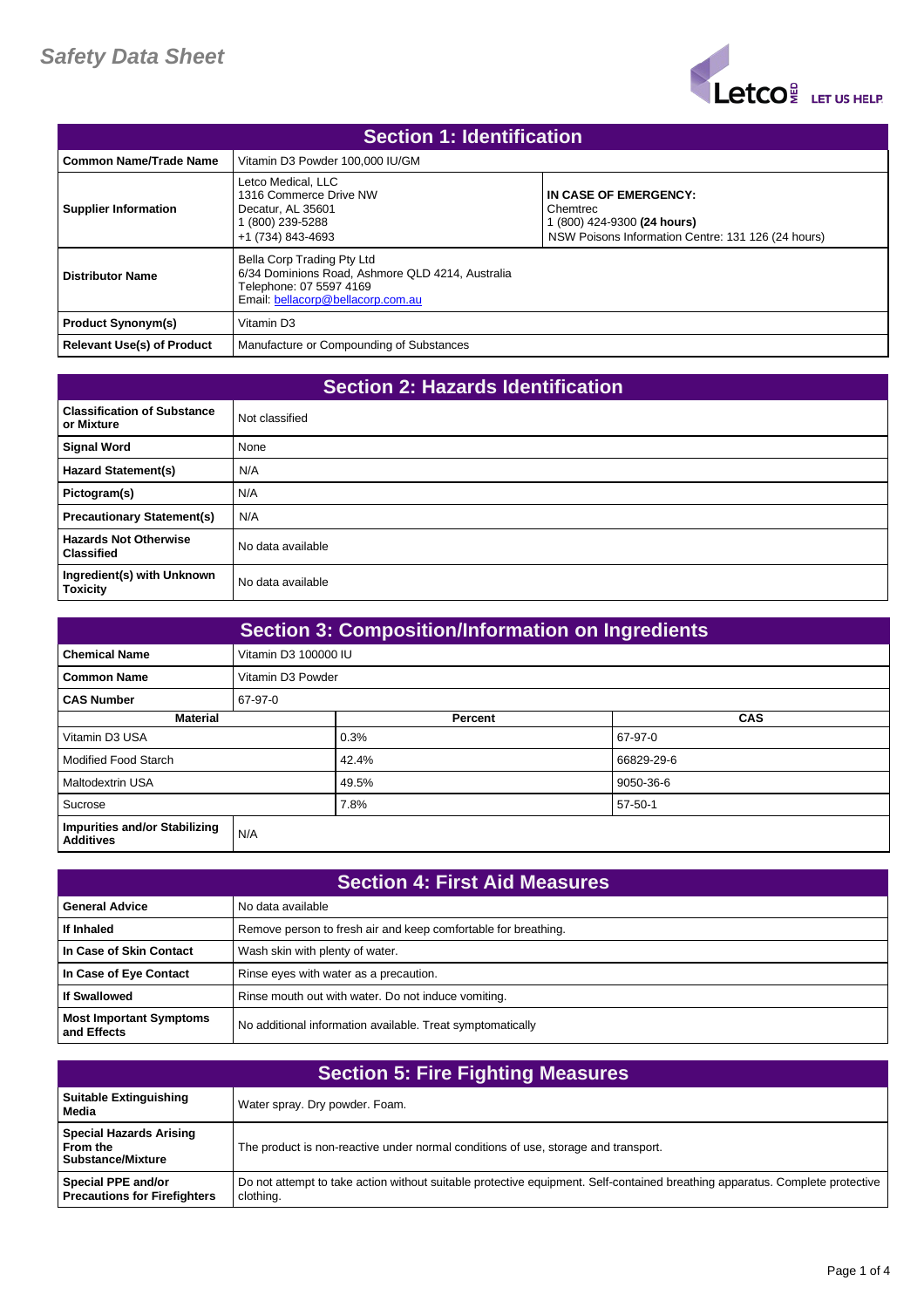| <b>Personal Precautions,</b><br><b>Protective Equipment and</b><br><b>Emergency Procedures</b> | Do not attempt to take action without suitable protective equipment. For further information refer to section 8: "Exposure<br>controls/personal protection". |
|------------------------------------------------------------------------------------------------|--------------------------------------------------------------------------------------------------------------------------------------------------------------|
| <b>Methods and Materials</b><br><b>Used for Containment</b>                                    | Ventilate spillage area. Avoid release to the environment. Dispose of materials or solid residues at an authorized site.                                     |
| <b>Cleanup Procedures</b>                                                                      | Ventilate spillage area. Avoid release to the environment. Dispose of materials or solid residues at an authorized site.                                     |

| <b>Section 7: Handling and Storage</b> |                                                                                                                                                                                      |  |
|----------------------------------------|--------------------------------------------------------------------------------------------------------------------------------------------------------------------------------------|--|
| l Precautions for Safe<br>Handling     | Ensure good ventilation of the workstation. Wear personal protective equipment. Do not eat, drink or smoke when using<br>this product. Always wash hands after handling the product. |  |
| <b>Conditions for Safe Storage</b>     | Store in a well-ventilated place. Keep cool.                                                                                                                                         |  |

## **Section 8: Exposure Controls/Personal Protection**

| <b>Components with</b><br><b>Workplace Control</b><br><b>Parameters</b> | Not available.                                                            |
|-------------------------------------------------------------------------|---------------------------------------------------------------------------|
| <b>Appropriate Engineering</b><br><b>Controls</b>                       | Ensure good ventilation of the workstation.                               |
| <b>PPE - Eye/Face Protection</b>                                        | Safety glasses.                                                           |
| PPE - Skin Protection                                                   | Wear suitable protective clothing.                                        |
| <b>PPE - Body Protection</b>                                            | Wear suitable protective clothing.                                        |
| <b>PPE - Respiratory</b><br><b>Protection</b>                           | In case of insufficient ventilation, wear suitable respiratory equipment. |

| <b>Section 9: Physical and Chemical Properties</b>       |                                      |  |
|----------------------------------------------------------|--------------------------------------|--|
| Appearance                                               | Solid powder. White.                 |  |
| <b>Upper/Lower Flammability</b><br>or Explosive Limits   | No data available                    |  |
| Odor                                                     | Odorless                             |  |
| <b>Vapor Pressure</b>                                    | No data available                    |  |
| <b>Odor Threshold</b>                                    | No data available                    |  |
| <b>Vapor Density</b>                                     | No data available                    |  |
| рH                                                       | No data available                    |  |
| <b>Relative Density</b>                                  | Bulk density 0.4 g/cm <sup>3</sup> . |  |
| <b>Melting Point/Freezing</b><br>Point                   | No data available                    |  |
| <b>Solubility</b>                                        | No data available                    |  |
| <b>Initial Boiling Point and</b><br><b>Boiling Range</b> | No data available                    |  |
| <b>Flash Point</b>                                       | No data available                    |  |
| <b>Evaporation Rate</b>                                  | No data available                    |  |
| <b>Flammability (Solid, Gas)</b>                         | No data available                    |  |
| <b>Partition Coefficient</b>                             | No data available                    |  |
| <b>Auto-Ignition Temperature</b>                         | No data available                    |  |
| <b>Decomposition</b><br><b>Temperature</b>               | No data available                    |  |
| <b>Viscosity</b>                                         | No data available                    |  |

| <b>Section 10: Stability and Reactivity</b>         |                                                                                    |  |
|-----------------------------------------------------|------------------------------------------------------------------------------------|--|
| Reactivity                                          | The product is non-reactive under normal conditions of use, storage and transport. |  |
| <b>Chemical Stability</b>                           | Stable under normal conditions.                                                    |  |
| <b>Possibility of Hazardous</b><br><b>Reactions</b> | No dangerous reactions known under normal conditions of use.                       |  |
| <b>Conditions to Avoid</b>                          | None under recommended storage and handling conditions (see section 7).            |  |
| <b>Incompatible Materials</b>                       | No additional information available                                                |  |
| <b>Hazardous Decomposition</b><br><b>Products</b>   | No additional information available                                                |  |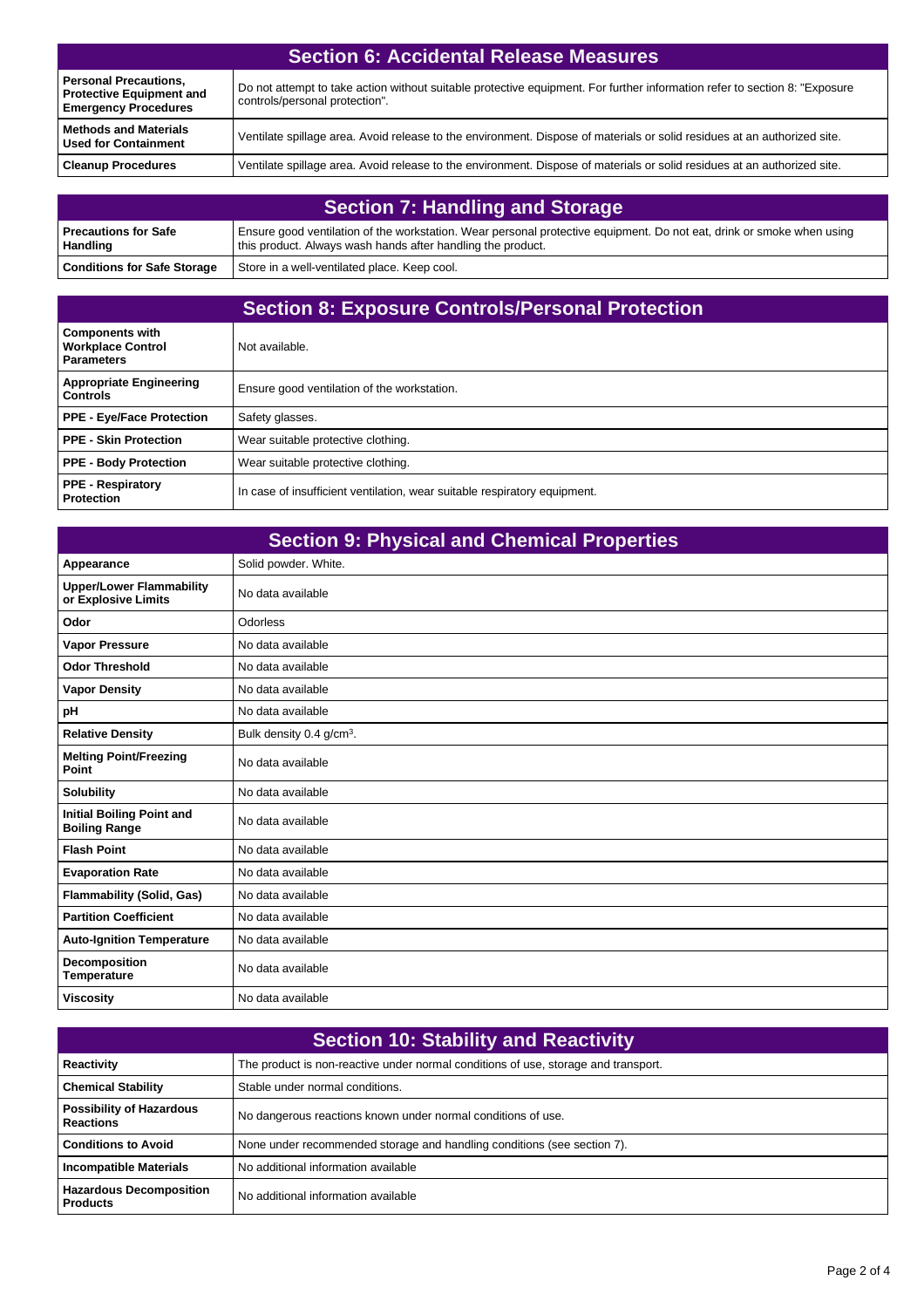| <b>Section 11: Toxicological Information</b>                                  |                                                                                                                                                                                        |  |
|-------------------------------------------------------------------------------|----------------------------------------------------------------------------------------------------------------------------------------------------------------------------------------|--|
| <b>Acute Toxicity - LD50 Oral</b>                                             | Not classified. LD50 oral rat > 10000. LD50 oral rat 1680 mg/kg ATE US (oral) 100.000 mg/kg body weight ATE US<br>(dermal) 300.000 mg/kg body weight ATE US (dust, mist) 0.050 mg/l/4h |  |
| <b>Acute Toxicity - Inhalation</b>                                            | No data available                                                                                                                                                                      |  |
| <b>Acute Toxicity - Dermal</b>                                                | No data available                                                                                                                                                                      |  |
| <b>Acute Toxicity - Eye</b>                                                   | No data available                                                                                                                                                                      |  |
| <b>Skin Corrosion/Irritation</b>                                              | Not classified                                                                                                                                                                         |  |
| <b>Serious Eye</b><br>Damage/Irritation                                       | No data available                                                                                                                                                                      |  |
| <b>Respiratory or Skin</b><br><b>Sensitization</b>                            | Not classified                                                                                                                                                                         |  |
| <b>Germ Cell Mutagenicity</b>                                                 | Not classified                                                                                                                                                                         |  |
| <b>Carcinogenicity IARC</b>                                                   | Not classified                                                                                                                                                                         |  |
| <b>Carcinogenicity ACGIH</b>                                                  | Not classified                                                                                                                                                                         |  |
| <b>Carcinogenicity NTP</b>                                                    | Not classified                                                                                                                                                                         |  |
| <b>Carcinogenicity OSHA</b>                                                   | Not classified                                                                                                                                                                         |  |
| <b>Reproductive Toxicity</b>                                                  | Not classified                                                                                                                                                                         |  |
| <b>Specific Target Organ</b><br><b>Toxicity - Single Exposure</b>             | Not classified                                                                                                                                                                         |  |
| <b>Specific Target Organ</b><br><b>Toxicity - Repeated</b><br><b>Exposure</b> | Not classified                                                                                                                                                                         |  |
| <b>Aspiration Hazard</b>                                                      | Not classified                                                                                                                                                                         |  |

| <b>Section 12: Ecological Information</b> |                                                                                                                                               |  |
|-------------------------------------------|-----------------------------------------------------------------------------------------------------------------------------------------------|--|
| <b>Toxicity</b>                           | The product is not considered harmful to aquatic organisms or to cause long-term adverse effects in the environment. LC50<br>fish 1 1000 mg/l |  |
| <b>Persistence and</b><br>Degradability   | No additional information available                                                                                                           |  |
| <b>Bio-accumulative Potential</b>         | No additional information available                                                                                                           |  |
| <b>Mobility in Soil</b>                   | No additional information available                                                                                                           |  |
| <b>Other Adverse Effects</b>              | No data available                                                                                                                             |  |

| <b>Section 13: Disposal Considerations</b>              |                                                                         |  |
|---------------------------------------------------------|-------------------------------------------------------------------------|--|
| <b>Waste Treatment Methods</b><br><b>Product</b>        | Dispose in a safe manner in accordance with local/national regulations. |  |
| <b>Waste Treatment Methods</b><br>Packaging             | Dispose in a safe manner in accordance with local/national regulations. |  |
| <b>Special Precautions Landfill</b><br>or Incinerations | No data available                                                       |  |
| <b>Other Information</b>                                | No data available                                                       |  |

| <b>Section 14: Transport Information</b> |                      |  |
|------------------------------------------|----------------------|--|
| <b>UN Number</b>                         | Not dangerous goods. |  |
| UN Proper Shipping Name                  | N/A                  |  |
| <b>Transport Hazard Class(es)</b>        | N/A                  |  |
| <b>Packaging Group</b>                   | N/A                  |  |
| l Environmental Hazards                  | l No data available  |  |

## **Section 15: Regulatory Information**

Vitamin D3 USA (67-97-0) Listed on the United States TSCA (Toxic Substances Control Act) inventory SARA Section 311/312 Hazard Classes Immediate (acute) health hazard Delayed (chronic) health hazard. Maltodextrin USA (9050-36-6) Listed on the United States TSCA (Toxic Substances Control Act) inventory CANADA No additional information available EU-Regulations No additional information available Classification according to Regulation (EC) No. 1272/2008 [CLP] Not classified Classification according to Directive 67/548/EEC or 1999/45/EC Not classified. Vitamin D3 100,000 IU (67-97-0) All components of this product are listed on the Toxic Substances Control Act (TSCA) inventory. Vitamin D3 100,000 IU (67-97-0) State or local regulations U.S. - Pennsylvania - RTK (Right-to-Know) List U.S. - New Jersey - Right-to-Know Hazardous Substance List Vitamin D3 USA (67-97-0) U.S. - Pennsylvania - RTK (Right-to-Know) List U.S. - New Jersey – Right-to-Know Hazardous Substance List Maltodextrin USA (9050-36-6) U.S. - Pennsylvania - RTK (Right-to-Know) List U.S. - New Jersey - Right-to-Know Hazardous Substance List